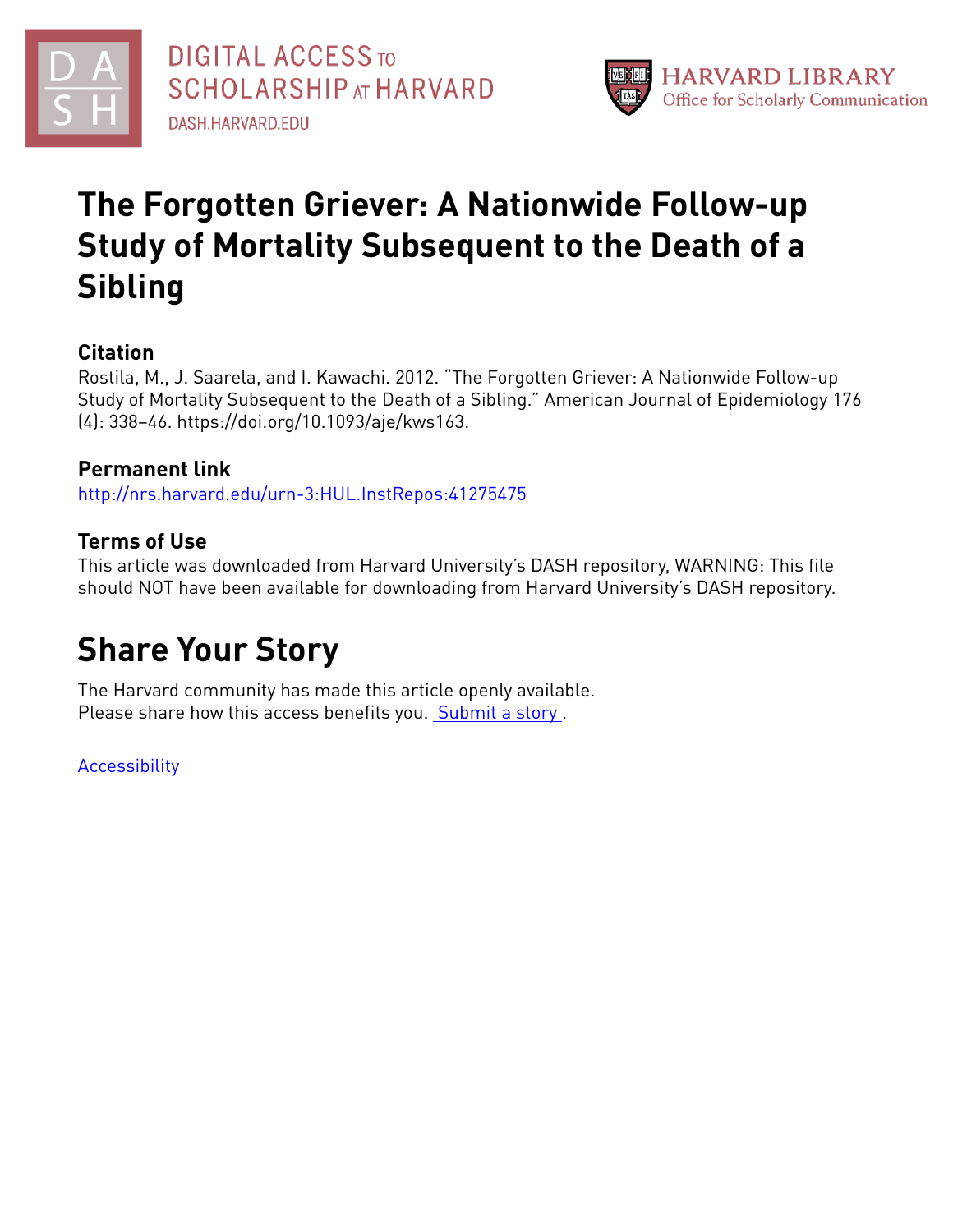

#### American Journal of Epidemiology

© The Author 2012. Published by Oxford University Press on behalf of the Johns Hopkins Bloomberg School of Public Health. All rights reserved. For permissions, please e-mail: journals.permissions@oup.com.

## Original Contribution

## The Forgotten Griever: A Nationwide Follow-up Study of Mortality Subsequent to the Death of a Sibling

## Mikael Rostila\*, Jan Saarela, and Ichiro Kawachi

\* Correspondence to Dr. Mikael Rostila, Centre for Health Equity Studies, Stockholm University/Karolinska Institutet, Sveavägen 160, SE-106 91 Stockholm, Sweden (e-mail: mikael.rostila@chess.su.se).

Initially submitted December 22, 2011; accepted for publication February 29, 2012.

Previous findings have suggested that the loss of a family member is associated with mortality among bereaved family members. The least-studied familial relationship in the bereavement literature is that of siblings, although loss of a sibling may also involve health consequences. The authors conducted a follow-up study based on data from the Swedish total population register, covering the period 1981–2002. Using Cox regression, mortality risk ratios for bereaved and nonbereaved persons aged 18–69 years were estimated. All-cause mortality and cause-specific mortality (unnatural causes, natural causes, cardiovascular disease, cancer, suicide, accidents, and all other causes) were examined. In men, the mortality risk for bereaved persons versus nonbereaved persons was 1.26 (95% confidence interval: 1.22, 1.30), and in women it was 1.33 (95% confidence interval: 1.28, 1.39). An elevated mortality risk associated with a sibling's death was found in all age groups studied, but the association was generally stronger at younger ages and could be observed predominantly after more than 1 year of follow-up. There was also an increased mortality risk if the sibling had died from a discordant main cause, which may strengthen the possibility that the association observed is not due to confounding alone.

bereavement; grief; mortality; registries; siblings; stress, psychological; Sweden

Abbreviation: CI, confidence interval.

People linked through social ties have interdependent health. Illness or death in one person may consequently influence the health of another person to whom he or she is connected [\(1](#page-8-0)). Studies have found that the loss of a spouse, parent, or child is associated with health status and mortality among bereaved family members  $(2-5)$  $(2-5)$  $(2-5)$  $(2-5)$ . The most conclusive evidence on this matter concerns the so-called widowhood effect [\(1](#page-8-0)), which is thought to demonstrate the health consequences of grief and isolation. In general, bereavement is suggested to adversely affect health through both acute psychophysiologic mechanisms, which have been observed to follow episodes of intense psychogenic shock  $(2, 6-8)$  $(2, 6-8)$  $(2, 6-8)$  $(2, 6-8)$  $(2, 6-8)$  $(2, 6-8)$  $(2, 6-8)$ , and longer-term mechanisms involving changes in healthrelated behaviors, such as smoking, increased alcohol consumption, and poor diet and exercise habits  $(2, 3, 8)$  $(2, 3, 8)$  $(2, 3, 8)$  $(2, 3, 8)$  $(2, 3, 8)$  $(2, 3, 8)$ .

The least-studied familial relationship in the bereavement literature is that of adult siblings  $(9-11)$  $(9-11)$  $(9-11)$  $(9-11)$ . Surviving siblings can consequently be considered "forgotten grievers," whose loss and pain are insufficiently acknowledged [\(12,](#page-9-0) [13\)](#page-9-0). To the extent that siblings are also beloved and provide companionship or behavioral norms, one would expect that loss of an adult sibling, just as loss of a spouse, would be associated with mortality. In fact, the death of a sibling often represents the loss of one of the longest and most intimate relationships of a person's lifetime [\(14](#page-9-0)). The level of grief following sibling loss might therefore be as severe as grief associated with other types of loss, such as losing a parent  $(11, 15)$  $(11, 15)$  $(11, 15)$  $(11, 15)$ .

There is an extensive body of literature on the impact of sibling loss during childhood on behavioral problems, emotional disturbances, depression, and sleeping difficulties [\(16](#page-9-0), [17\)](#page-9-0), as well as on somatic symptoms such as abdominal pain, stomachaches, headaches, hysterical pain, asthma, convulsive states, and ulcerative colitis  $(17-19)$  $(17-19)$  $(17-19)$  $(17-19)$ . By contrast, the health consequences of sibling loss during adulthood have been largely overlooked  $(20)$  $(20)$ , which is surprising considering that the loss of a sibling is much more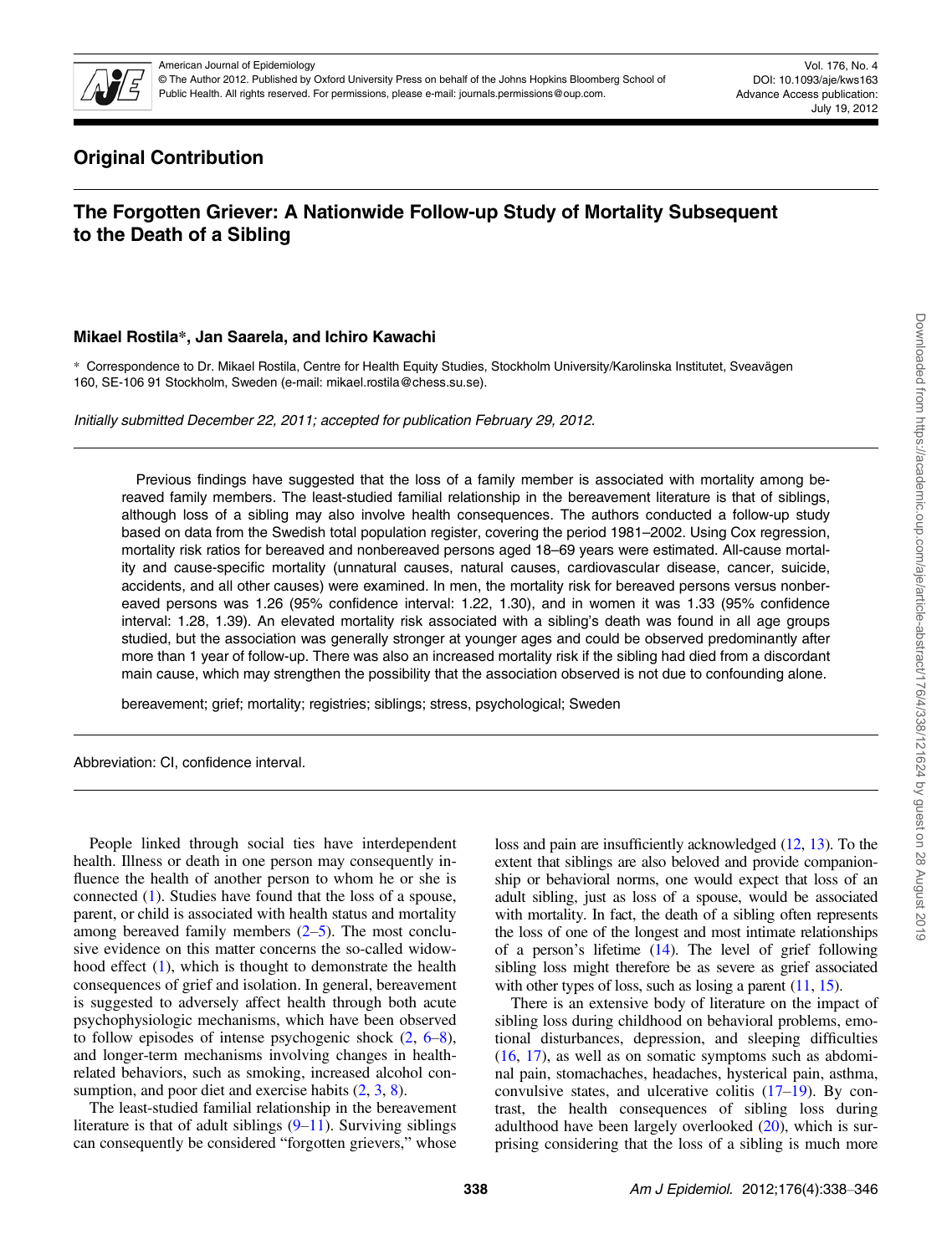frequent among adults. It could be that losing an adult sibling has less of an impact than the death of other family members (spouse, children), since adult siblings normally do not live together  $(21)$  $(21)$ . The adult sibling relationship is also characterized by lower frequency of contact when compared with other familial relationships [\(11](#page-9-0)). Some evidence suggests that mortality risk is elevated after the loss of an adult twin  $(22)$  $(22)$ , that bereaved adult siblings report lower overall health and life satisfaction  $(23)$  $(23)$ , and that they have higher risks of hospitalization and disablement [\(23](#page-9-0)).

The potential health consequences following the death of a sibling are expected to vary across the life course. The significance of the sibling relationship presumably weakens as the siblings grow older and other relationships become relatively more significant ([24\)](#page-9-0). Hence, the association between the death of a sibling and the mortality risk of remaining siblings might be weaker at older ages than at younger ages. The association may depend on the nature of the death and the amount of time elapsed since the death, reflecting the intensity of bereavement ([5\)](#page-8-0), and maladaptive coping behaviors can take a longer time to develop compared with acute psychophysiologic reactions.

An important threat to causal inference is the possibility that the death or ill health of two or more persons in the same sibling group has a common prior cause—that is, that there is confounding of the relation by an unobserved third variable. For example, if a sibling dies of a chronic disease with a strong genetic component (e.g., lung failure caused by cystic fibrosis) and another sibling dies shortly thereafter, this may be a marker of genetic or biologic similarity. Another possibility is that the deaths of both siblings originated from factors related to shared childhood environment and living conditions (e.g., material circumstances, lifestyle, parental education, etc.). One method of getting closer to causal inference is to examine deaths due to specific causes among pairs of siblings. Separating natural and unnatural deaths and dissecting these deaths further according to the main cause of death may assist us in distinguishing causation from confounding.

Our aim was to conduct a large-scale study on health consequences following the loss of a sibling in adulthood, using intergenerational linked data from nationwide Swedish registers. We postulated that the association between loss of a sibling and mortality among bereaved siblings would depend on the age at which a person experienced a sibling's death, the time interval since the sibling's death, and the nature of the death. We also aimed to get closer to causal inference by studying whether siblings died of the same specific cause or discordant causes.

### MATERIALS AND METHODS

The data came from the Swedish Work and Mortality Data. The Swedish Work and Mortality Data contain multiply linked data from routinely kept national Swedish registers. The data linkage and use of the data for research purposes was approved by the regional ethical review board of the Karolinska Institutet. All persons born in Sweden during the period 1932–1962 and alive at the end of 1980 were linked to the mother, provided that she was

born in Sweden and alive at the end of 1980. Hence, sibling groups were identified through the mother. Persons born to mothers with only 1 child were excluded from the analysis. Individuals were stratified into 5 different groups consisting of people who experienced sibling loss at ages 18–29 years, 30–39 years, 40–49 years, 50–59 years, and 60–69 years. We included individual-level information about basic sociodemographic variables (age, socioeconomic status, marital status, number of children, number of siblings, region of residence, and calendar year), as well as the month and cause of death for all persons who died during the period 1981–2002. We distinguished natural deaths from unnatural deaths. The former category was further divided into deaths from cardiovascular disease, cancer, and other diseases, whereas the latter category consisted of suicide, accidents, and other external causes. The International Classification of Diseases codes are provided in the footnotes of Table [1](#page-3-0).

In conformity with the death of a sibling, which was the key variable of interest, age and calendar year were timevarying. The latter two factors were used as continuous variables, but alternative categorizations did not affect the results reported here. All other variables were measured at the end of 1980, which was before any sibling's death had occurred. The socioeconomic status variable distinguished between blue-collar workers, white-collar workers, selfemployed persons, and persons outside of the labor market. Marital status consisted of the categories married, previously married, and never married. Number of children and number of siblings were treated as categorical variables. Region of residence referred to each person's county of residence and consisted of 26 different categories.

All persons in the mentioned cohorts were observed over time with regard to a sibling's death and their own death. At the point in time at which a person died, the surviving sibling changed status from being a nonbereaved person to being a bereaved person. The death of a sibling referred to the first death of any person in a sibling group. Hence, in a group with 3 siblings where 1 died in August 1983, for example, the 2 surviving siblings became bereaved persons from that date onward, and they were subsequently observed with regard to their own deaths. All persons who experienced a sibling's death during the study period (1981–2002) were included in the analyses, whereas those who did not experience a sibling's death comprised a 10% random sample. In the data presentation and statistical estimations, people in each of these two groups were weighted according to their sampling proportion, and all confidence intervals were calculated from corrected  $t$  statistics. Using Cox regression, we estimated mortality risk ratios for bereaved and nonbereaved persons.

## RESULTS

A total of 80,888 men and 79,700 women experienced the death of a sibling (Table [1\)](#page-3-0). The total number of sibling deaths was 72,949. The crude mortality rate (number of deaths in relation to number of person-years) was notably higher (more than twice as high) in bereaved persons compared with nonbereaved persons. The relative difference was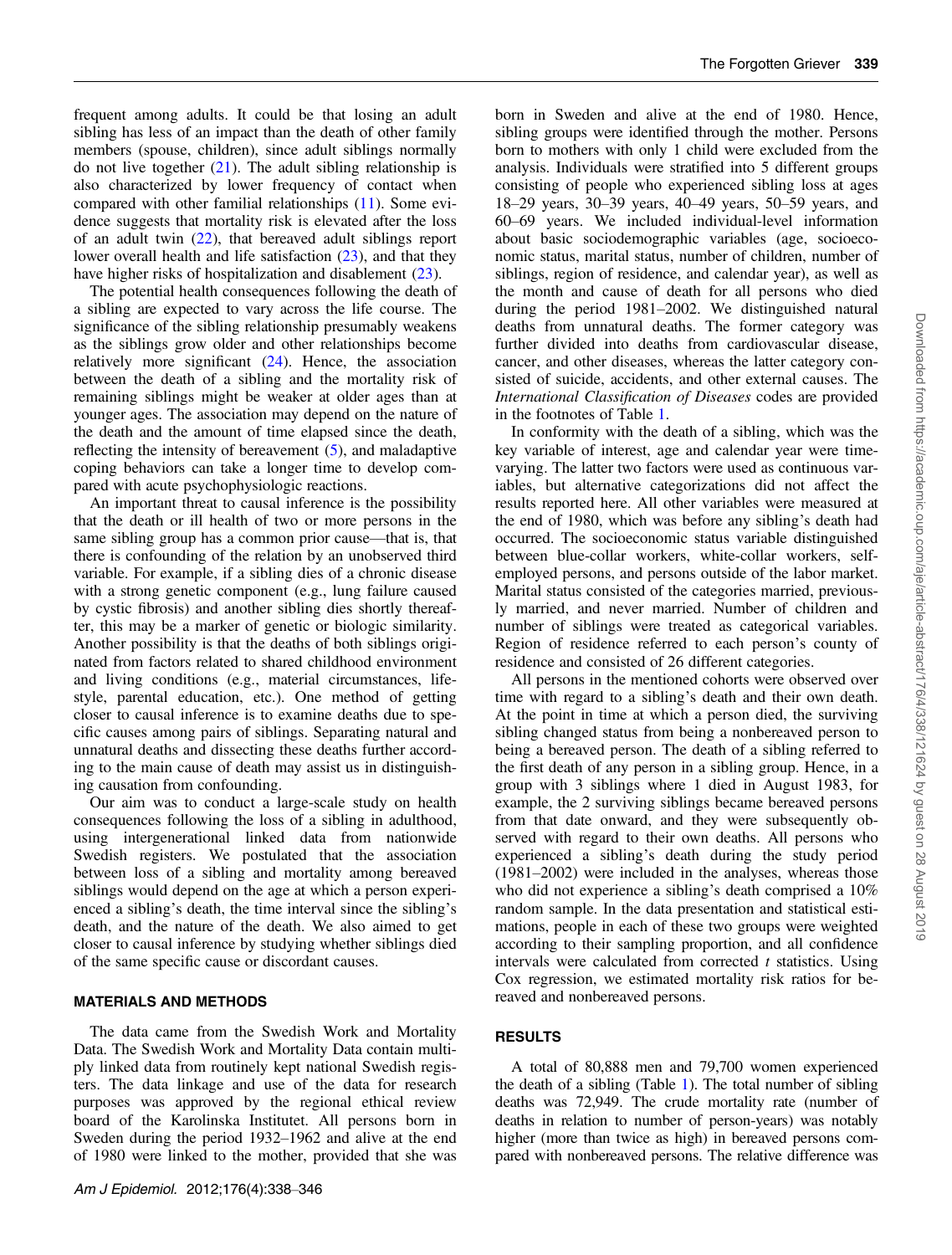| Age Group, |                              | <b>No. of Persons</b> |                 | No. of Deaths <sup>b</sup> |         | Person-Years of Follow-up | Mortality Rate (x1,000) |             |  |
|------------|------------------------------|-----------------------|-----------------|----------------------------|---------|---------------------------|-------------------------|-------------|--|
| years      | <b>Bereaved</b> <sup>c</sup> | Nonbereaved           | <b>Bereaved</b> | Nonbereaved                |         | Nonbereaved               | <b>Bereaved</b>         | Nonbereaved |  |
|            |                              |                       |                 | Men                        |         |                           |                         |             |  |
| $18 - 29$  | 2,796                        | 322,011               | 19              | 1,496                      | 11,132  | 1,783,397                 | 1.7                     | 0.8         |  |
| $30 - 39$  | 12,589                       | 710,085               | 150             | 5,547                      | 82,933  | 5,392,925                 | 1.8                     | 1.0         |  |
| $40 - 49$  | 27,637                       | 841,368               | 740             | 13,078                     | 225,993 | 6,874,318                 | 3.3                     | 1.9         |  |
| $50 - 59$  | 29,128                       | 560,953               | 1,679           | 17,581                     | 263,506 | 3,790,235                 | 6.4                     | 4.6         |  |
| 60-69      | 9,008                        | 176,035               | 1,251           | 7,944                      | 88,257  | 718.795                   | 14.2                    | 11.1        |  |
| All ages   | 81,158                       | 810,756               | 3,839           | 45,646                     | 671,821 | 18,559,670                | 5.7                     | 2.5         |  |
|            |                              |                       |                 | Women                      |         |                           |                         |             |  |
| $18 - 29$  | 2,656                        | 305,644               | 8               | 586                        | 10,518  | 1,717,522                 | 0.8                     | 0.3         |  |
| $30 - 39$  | 11,932                       | 679,375               | 90              | 2,851                      | 80,285  | 5,148,960                 | 1.1                     | 0.6         |  |
| $40 - 49$  | 26,565                       | 811,994               | 458             | 8,176                      | 219.369 | 6,627,697                 | 2.1                     | 1.2         |  |
| $50 - 59$  | 29,061                       | 545,396               | 1,159           | 10,941                     | 261,508 | 3,740,853                 | 4.4                     | 2.9         |  |
| $60 - 69$  | 9,486                        | 177,780               | 751             | 4,794                      | 92,255  | 737,441                   | 8.1                     | 6.5         |  |
| All ages   | 79,700                       | 777,328               | 2,466           | 27,348                     | 663,935 | 17,972,473                | 3.7                     | 1.5         |  |

<span id="page-3-0"></span>Table 1. Mortality Subsequent to the Death of a Sibling in Adulthood,<sup>a</sup> According to the Sex and Age Group of the Index Participant, Sweden, 1981–2002

a The total number of sibling deaths was 72,949, of which 23.7% were from cardiovascular disease, 37.5% were from cancer, 19.4% were from other diseases, 8.7% were from suicide, 7.3% were from accidents, and 3.4% were from other external causes. "Cardiovascular disease" refers to International Classification of Diseases, Eighth, Ninth, and Tenth revisions, codes 390-458/390-459/I00-I99, "cancer" to codes 140-239/140–239/C00–D48, "other diseases" to all codes other than those explicitly mentioned here, "suicide" to codes E950–E959/E950–E959/ X60–X84, "accidents" to codes E807–E949/E800–E949/V01–X59, and "other external causes" to codes E960–E999/E960–E999/X85–Y98.

<sup>b</sup> Of all deaths among index participants, 28.7% in men and 15.9% in women were from cardiovascular disease, 28.2% and 52.9% were from cancer, 20.6% and 18.2% were from other diseases, 9.6% and 6.5% were from suicide, 9.0% and 4.0% were from accidents, and 3.8% and 2.5% were from other external causes.

<sup>c</sup> "Number of bereaved persons" refers to those who experienced the death of a sibling at some time during the observation period. When anyone in a group of siblings died, the status of the surviving sibling(s) changed from nonbereaved to bereaved. Since the same nonbereaved persons may appear in analyses of different age intervals, the numbers of persons for the different age intervals do not sum to the total numbers of nonbereaved persons for "All ages."

smaller at older ages than at younger ones. In absolute terms, the difference between bereaved and nonbereaved persons increased over age groups, because of an overall increase in mortality with age. Bereaved women had lower mortality rates than bereaved men. As related to nonbereaved persons, however, the mortality rate of bereaved women was slightly higher than that of bereaved men, which was confirmed by the estimation results reported below.

In younger adult men (ages 18–29 years), the relative mortality risk associated with loss of a sibling was 1.83 times that of nonbereaved persons (95% confidence interval (CI): 1.16, 2.88) when control variables were included (Table [2\)](#page-4-0). The association was generally lower at older ages (i.e., 30–69 years). Bereaved women were somewhat more vulnerable than bereaved men, especially at younger ages (<40 years). The mortality risk of women aged 18–29 years who had lost a sibling was 2.19 (95% CI: 1.08, 4.41), while the risk ratios were generally lower at older ages (i.e., 30–69 years). Results of analyses in which data on both sexes were pooled (not shown) still revealed that the sex difference in the association between death of a sibling and mortality among bereaved siblings could not be considered statistically significant, except in the age group 50–59 years. Both natural and unnatural causes of death in siblings raised the mortality risk of the surviving sibling, with the exception of unnatural deaths experienced by people in the oldest age group. At the youngest ages, unnatural sibling deaths had a stronger association with mortality among bereaved siblings than did natural sibling deaths, while the strengths of associations were relatively similar in other age groups.

The associations between the death of a sibling and mortality among bereaved siblings were substantially stronger in the longer term than in the short term (Table [3](#page-5-0)). At ages 30–39 years, for instance, the mortality risk of bereaved men during the first year after sibling loss was 1.18 (95% CI: 0.84, 1.68), whereas it was 1.69 (and statistically significant) for longer durations of follow-up (2–5 years and >5 years). A similar pattern, indicating a notable increase in the mortality risk beyond the first year of bereavement, was observed for both sexes and for both main causes of death, and in most age groups. In the oldest subjects, mortality among bereaved persons during the first year after a sibling's death was even lower than that among nonbereaved persons, but the difference was not statistically significant.

Examining the causes of death among surviving siblings, we found excess risks of death from both natural and unnatural causes in all age groups except older males (ages  $\geq 50$ years) (Table [4](#page-6-0)). In general, unnatural sibling deaths had a stronger association with mortality among bereaved siblings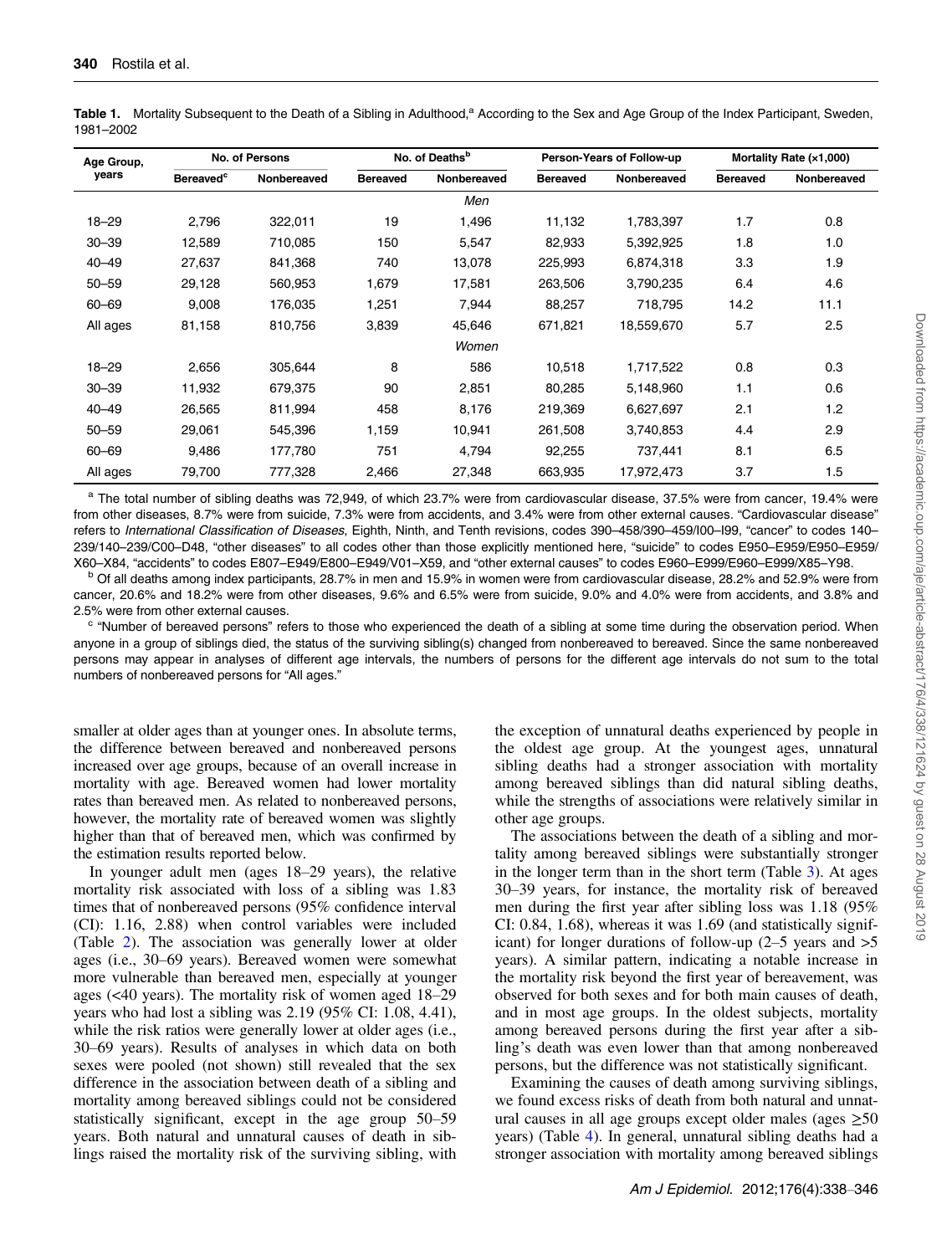<span id="page-4-0"></span>Table 2. Risk of All-Cause Mortality<sup>a</sup> Among Persons Who Lost a Sibling in Adulthood, by Age Group, Sex, and Type of Sibling's Death, Sweden, 1981-2002<sup>b</sup>

|                            | Age Group, years |                    |           |                    |           |                    |           |                    |           |                    |           |                    |  |
|----------------------------|------------------|--------------------|-----------|--------------------|-----------|--------------------|-----------|--------------------|-----------|--------------------|-----------|--------------------|--|
| <b>Type of Death</b>       |                  | <b>All Ages</b>    |           | $18 - 29$          |           | $30 - 39$          |           | $40 - 49$          |           | $50 - 59$          |           | 60-69              |  |
|                            | <b>RR</b>        | 95% CI             | <b>RR</b> | 95% CI             | <b>RR</b> | 95% CI             | <b>RR</b> | 95% CI             | <b>RR</b> | 95% CI             | <b>RR</b> | 95% CI             |  |
|                            |                  |                    |           |                    |           | Men                |           |                    |           |                    |           |                    |  |
| All sibling<br>deaths      |                  | $1.26*$ 1.22, 1.30 |           | $1.83*$ 1.16, 2.88 |           | $1.55*$ 1.31, 1.82 |           | $1.45*$ 1.34, 1.56 |           | $1.19*$ 1.13, 1.25 |           | $1.19*$ 1.12, 1.26 |  |
| Type of<br>sibling's death |                  |                    |           |                    |           |                    |           |                    |           |                    |           |                    |  |
| Natural                    | $1.26*$          | 1.22.1.31          | 1.49*     | 0.71, 3.13         |           | $1.37*$ 1.09, 1.72 | 1.40*     | 1.28, 1.53         |           | $1.20*$ 1.13, 1.27 |           | $1.22*$ 1.14, 1.30 |  |
| Unnatural                  | 1.25             | 1.17, 1.34         | 2.11      | 1.19, 3.73         |           | 1.79 1.42, 2.26    | 1.55      | 1.36, 1.76         | 1.14      | 1.02, 1.27         | 1.03      | 0.88, 1.20         |  |
|                            |                  |                    |           |                    |           | Women              |           |                    |           |                    |           |                    |  |
| All sibling<br>deaths      |                  | $1.33*$ 1.28, 1.39 |           | $2.19*$ 1.08, 4.41 |           | $1.83*$ 1.48, 2.26 | $1.45*$   | 1.32, 1.60         |           | $1.36*$ 1.28, 1.45 |           | $1.17*$ 1.08, 1.26 |  |
| Type of<br>sibling's death |                  |                    |           |                    |           |                    |           |                    |           |                    |           |                    |  |
| Natural                    | $1.32*$          | 1.26, 1.39         | $1.76*$   | 0.56, 5.49         | 1.93*     | 1.47, 2.53         | $1.44*$   | 1.28, 1.61         |           | $1.36*$ 1.27, 1.46 |           | $1.16*$ 1.07, 1.27 |  |
| Unnatural                  | 1.37             | 1.26, 1.49         | 2.56      | 1.06, 6.18         | 1.68      | 1.20, 2.35         | 1.48      | 1.25, 1.75         | 1.36      | 1.19, 1.55         | 1.18      | 0.98, 1.42         |  |

Abbreviations: CI, confidence interval; RR, risk ratio.

 $* P < 0.005$ .<br><sup>a</sup> Risk of mortality among bereaved persons versus nonbereaved persons, adjusted for the effects of all control variables. Control variables included were age, calendar year, socioeconomic status, marital status, number of children, number of siblings, and region of residence.

 $<sup>b</sup>$  In cases where 2 parameters were tested, the P value is for the Wald statistic of their joint significance.</sup>

than did natural sibling deaths, irrespective of whether natural or unnatural deaths in the index persons were studied. In addition, natural sibling deaths raised the risk of mortality from both natural and unnatural causes. This association between discordant causes of death among siblings makes confounding by biologic similarity and shared social conditions less likely.

A more detailed categorization, in which we pooled age groups to obtain reasonable levels of statistical power, revealed that there were associations with regard to practically all combinations of main causes of death (Table [5](#page-7-0)). A strong association was naturally found for concordant causes. Bereaved men whose siblings died of cardiovascular disease had a risk of dying from cardiovascular disease of 1.64 (95% CI: 1.49, 1.81) in comparison with nonbereaved men. The corresponding estimate for concordant causes was 1.25 (95% CI: 1.13, 1.37) for cancer, 2.08 (95% CI: 1.83, 2.36) for other diseases, 2.42 (95% CI: 1.85, 3.17) for suicide, 1.30 (95% CI: 0.87, 1.95) for accidents, and 2.33 (95% CI: 1.25, 4.35) for other external causes. The pattern for women was similar. However, there were also associations between most discordant causes, suggesting that the association was unlikely to be due to confounding alone.

## **DISCUSSION**

This large-scale follow-up study based on the Swedish population register found that the death of a sibling was associated with overall increased mortality among surviving siblings but that the strength of the association was

dependent on the age of the bereaved person, the duration of follow-up, and partly the cause of the sibling's death.

In adulthood, the death of a sibling may have a significant impact when it involves the loss of a companion, a source of emotional support, and practical aid. It may serve as a vivid and disturbing marker of one's own mortality, with implications for health  $(23)$  $(23)$ . Because the death of a sibling has been considered to have less impact than the death of other family members, the social support system may be unprepared to respond appropriately to the grieving sibling's needs  $(11, 14)$  $(11, 14)$  $(11, 14)$  $(11, 14)$ .

Our findings suggest increased mortality following the death of a sibling in all adult age groups studied. The associations are comparable and, in some instances, stronger than those for child and parental deaths  $(5, 25)$  $(5, 25)$  $(5, 25)$ . The present findings are consistent with studies indicating that the level of grief following the loss of a sibling is comparable to, or even exceeds, that associated with other types of familial loss [\(11](#page-9-0)).

At younger ages in particular (ages 18–39 years), there was a notable elevation in mortality associated with the death of a sibling. Because there is little expectation of the death of a sibling at these ages, it may involve high immediate stress levels, strong feelings of grief, greater difficulty in accepting the death, and fewer available coping strategies [\(26](#page-9-0), [27](#page-9-0)). The excess mortality risk at younger ages may also reflect grief processes occurring within the family. Parents who lose a child often become preoccupied and absorbed with their own grief and posttraumatic stress. Under such circumstances, they may be unprepared to respond to the needs of the remaining children  $(14)$  $(14)$ . The fact that the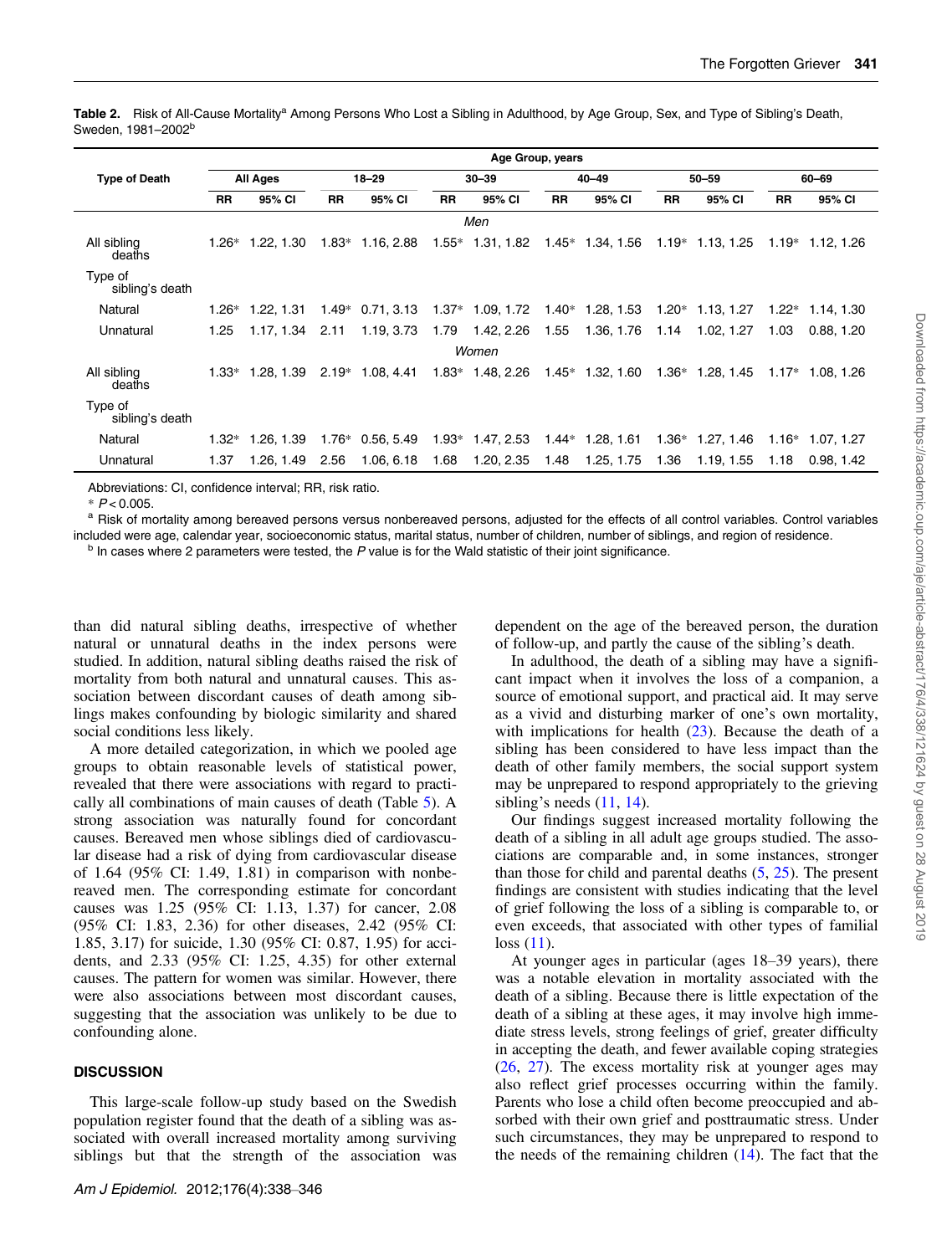<span id="page-5-0"></span>Table 3. Risk of All-Cause Mortality<sup>a</sup> Among Persons Who Lost a Sibling in Adulthood, by Age Group, Sex, Type of Sibling's Death, and Time Since Sibling's Death, Sweden, 1981–2002<sup>b</sup>

|                                             | Age Group, years |                    |                   |                    |           |                    |           |                    |           |                    |           |            |  |
|---------------------------------------------|------------------|--------------------|-------------------|--------------------|-----------|--------------------|-----------|--------------------|-----------|--------------------|-----------|------------|--|
| <b>Time Since Sibling's</b><br>Death, years | All Ages         |                    | $18 - 29$         |                    |           | $30 - 39$          |           | 40-49              | $50 - 59$ |                    | 60-69     |            |  |
|                                             | RR               | 95% CI             | <b>RR</b>         | 95% CI             | <b>RR</b> | 95% CI             | <b>RR</b> | 95% CI             | <b>RR</b> | 95% CI             | <b>RR</b> | 95% CI     |  |
|                                             |                  |                    |                   |                    |           | Men                |           |                    |           |                    |           |            |  |
| All sibling deaths                          |                  |                    |                   |                    |           |                    |           |                    |           |                    |           |            |  |
| 1                                           |                  | 1.01* 0.93, 1.09   | $1.71*$           | 0.85, 3.43         |           | $1.18*$ 0.84, 1.68 | $1.13*$   | 0.95, 1.34         | $0.96*$   | 0.86, 1.08         | $0.93*$   | 0.81, 1.08 |  |
| $2 - 5$                                     | 1.34             | 1.27, 1.41         | 2.02              | 1.05, 3.91         | 1.69      | 1.32, 2.18         | 1.64      | 1.46, 1.85         | 1.21      | 1.11, 1.32         | 1.26      | 1.15, 1.39 |  |
| >5                                          | 1.32             | 1.26, 1.39         | 1.58              | 0.39, 6.34         | 1.69      | 1.29, 2.20         | 1.46      | 1.30, 1.63         | 1.28      | 1.19, 1.37         | 1.24      | 1.14, 1.34 |  |
| Natural sibling<br>deaths                   |                  |                    |                   |                    |           |                    |           |                    |           |                    |           |            |  |
| 1                                           |                  | $0.98*$ 0.90, 1.07 |                   | $1.80*$ 0.67, 4.79 | $1.03*$   | 0.65, 1.64         |           | $1.06*$ 0.87, 1.30 |           | $0.94*$ 0.83, 1.07 | $0.94*$   | 0.81, 1.09 |  |
| $2 - 5$                                     | 1.34             | 1.26, 1.42         | 1.52              | 0.49, 4.72         | 1.87      | 1.37, 2.54         | 1.60      | 1.39, 1.83         | 1.22      | 1.11, 1.34         | 1.28      | 1.16, 1.42 |  |
| >5                                          | 1.35             | 1.28, 1.43         | NА                | <b>NA</b>          | 1.08      | 0.68, 1.72         | 1.45      | 1.26, 1.67         | 1.33      | 1.23, 1.44         | 1.29      | 1.18, 1.42 |  |
| Unnatural sibling<br>deaths                 |                  |                    |                   |                    |           |                    |           |                    |           |                    |           |            |  |
| 1                                           | 1.17             | 0.97, 1.41         | 1.63              | 0.61, 4.36         | 1.46      | 0.87, 2.47         | 1.38      | 0.99, 1.93         | 1.09      | 0.80, 1.47         | 0.82      | 0.48, 1.38 |  |
| $2 - 5$                                     | 1.34             | 1.18, 1.52         | 2.43              | 1.09, 5.43         | 1.43      | 0.93, 2.20         | 1.78      | 1.43, 2.22         | 1.16      | 0.94, 1.43         | 1.11      | 0.83, 1.49 |  |
| >5                                          | 1.23             | 1.13, 1.35         | 2.62              | 0.65, 10.51        | 2.30      | 1.67, 3.17         | 1.47      | 1.23, 1.76         | 1.14      | 1.00, 1.31         | 1.03      | 0.85, 1.24 |  |
|                                             |                  |                    |                   |                    |           | Women              |           |                    |           |                    |           |            |  |
| All sibling deaths                          |                  |                    |                   |                    |           |                    |           |                    |           |                    |           |            |  |
| 1                                           |                  | $1.05*$ 0.95, 1.16 | 1.21 <sup>c</sup> | 0.30, 4.85         |           | $1.24*$ 0.77, 2.01 |           | $1.08*$ 0.86, 1.35 |           | $1.07*$ 0.93, 1.24 | $0.96*$   | 0.80, 1.15 |  |
| $2 - 5$                                     | 1.42             | 1.32, 1.52         | 3.14              | 1.30, 7.61         | 2.04      | 1.48, 2.81         | 1.76      | 1.52, 2.03         | 1.34      | 1.21, 1.49         | 1.25      | 1.10, 1.41 |  |
| >5                                          | 1.40             | 1.32, 1.49         | 2.45              | 0.34, 17.51        | 2.06      | 1.47, 2.89         | 1.41      | 1.22, 1.63         | 1.50      | 1.38, 1.64         | 1.20      | 1.08, 1.34 |  |
| Natural sibling<br>deaths                   |                  |                    |                   |                    |           |                    |           |                    |           |                    |           |            |  |
| 1                                           |                  | $1.06*$ 0.96, 1.18 | 1.25 <sup>d</sup> | 0.18, 8.90         |           | $1.02*$ 0.53, 1.95 |           | $1.11*$ 0.86, 1.42 |           | $1.09*$ 0.94, 1.27 | $0.99*$   | 0.82, 1.19 |  |
| $2 - 5$                                     | 1.41             | 1.31, 1.52         | 2.74              | 0.68, 11.00        | 2.35      | 1.59, 3.46         | 1.72      | 1.45, 2.04         | 1.35      | 1.21, 1.51         | 1.26      | 1.10, 1.43 |  |
| >5                                          | 1.39             | 1.30, 1.49         | <b>NA</b>         | <b>NA</b>          | 2.34      | 1.50, 3.64         | 1.39      | 1.16, 1.67         | 1.51      | 1.37, 1.67         | 1.18      | 1.04, 1.33 |  |
| Unnatural sibling<br>deaths                 |                  |                    |                   |                    |           |                    |           |                    |           |                    |           |            |  |
| 1                                           | 0.96             | 0.73, 1.26         | 1.17              | 0.16, 8.31         | 1.67      | 0.83, 3.34         | 0.96      | 0.57, 1.63         | 0.94      | 0.62, 1.45         | 0.68      | 0.34, 1.35 |  |
| $2 - 5$                                     | 1.44             | 1.23, 1.70         | 3.49              | 1.12, 10.88        | 1.59      | 0.90, 2.80         | 1.86      | 1.41, 2.47         | 1.28      | 0.98, 1.66         | 1.18      | 0.81, 1.71 |  |
| >5                                          | 1.43             | 1.28, 1.60         | 4.21              | 0.59, 30.15        | 1.78      | 1.07, 2.96         | 1.43      | 1.14, 1.80         | 1.48      | 1.26, 1.73         | 1.27      | 1.02, 1.59 |  |

Abbreviations: CI, confidence interval; NA, not applicable; RR, risk ratio.<br>\*  $P < 0.005$ .

<sup>a</sup> Risk of mortality among bereaved persons versus nonbereaved persons, adjusted for the effects of all control variables. Control variables included were age, calendar year, socioeconomic status, marital status, number of children, number of siblings, and region of residence.

<sup>b</sup> The *P* value is for the Wald statistic of the joint significance of all parameters tested.  $\epsilon$  *P* = 0.04.

 $d$   $P = 0.29$ .

social support system primarily focuses on the bereaved parents may leave remaining siblings unsupported in their grief process. Such circumstances might lead to adverse health consequences for bereaved siblings at younger ages, especially in the longer term ([15\)](#page-9-0).

We generally found stronger associations between the death of a sibling and mortality among bereaved siblings over longer-term follow-up (>1 year) than in the short term (the first year after a sibling's death). Adult siblings normally live separate lives and have their own families. It is possible that their primary network (spouse and children) can help them

cope with grief in the immediate aftermath of a sibling's death and therefore postpone the appearance of the association for some years. Maladaptive coping behaviors may also emerge over a period of some years, leading to a time lag in the association between sibling loss and mortality among the bereaved siblings. Accordingly, some previous research has found adverse mortality consequences only after the first year subsequent to the death of a twin  $(22)$ .

Sibling deaths from natural causes and from unnatural causes had fairly similar consequences for bereaved persons in the older age groups (40–69 years). At younger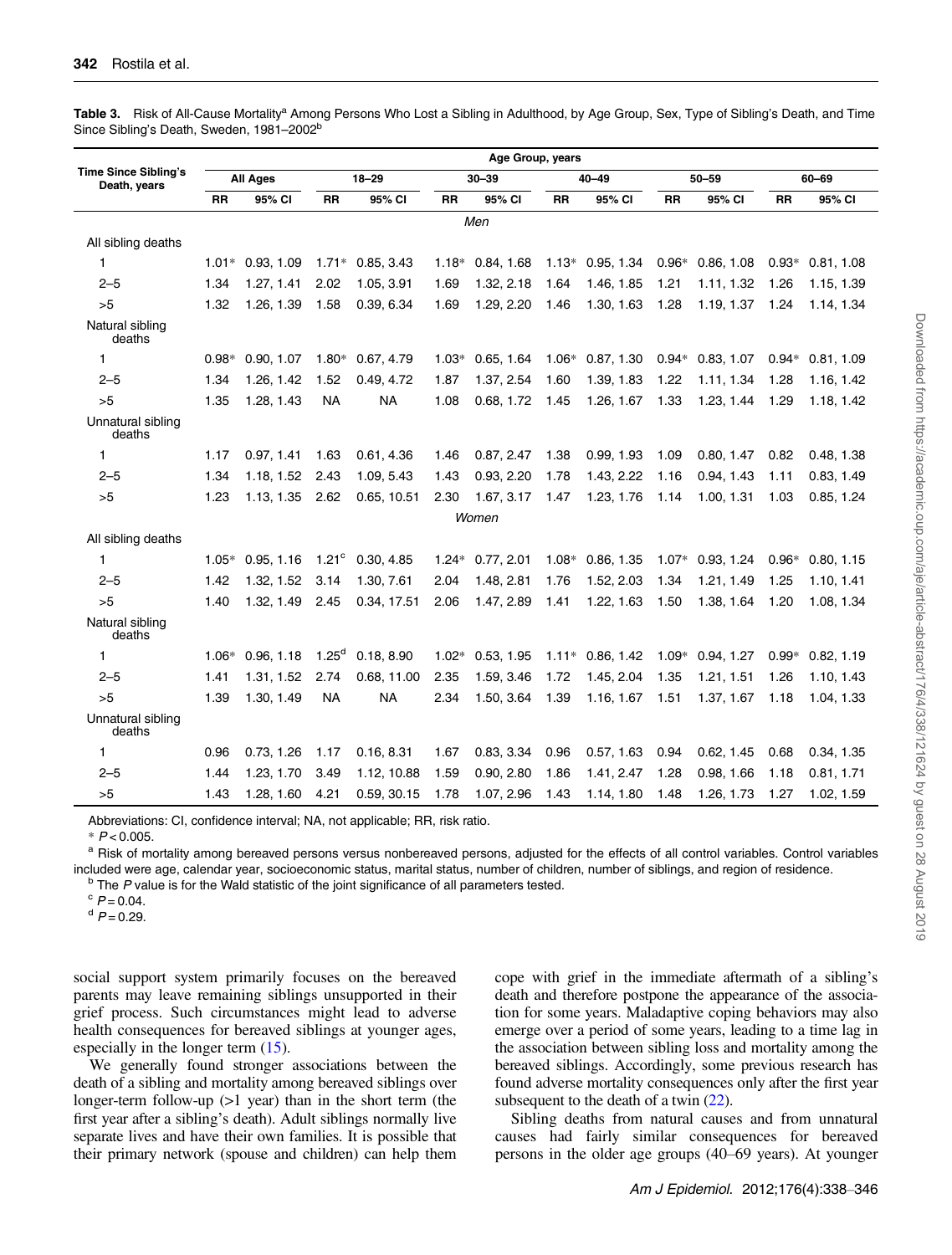<span id="page-6-0"></span>Table 4. Risk of All-Cause Mortality<sup>a</sup> Among Persons Who Lost a Sibling in Adulthood, by Age Group, Sex, Type of Sibling's Death, and Type of Index Participant's Death, Sweden, 1981-2002<sup>b</sup>

|                                                                                                                                         | Age Group, years |                 |     |                                                                                                                                                                      |       |                   |           |                 |           |                                                                                  |           |            |  |
|-----------------------------------------------------------------------------------------------------------------------------------------|------------------|-----------------|-----|----------------------------------------------------------------------------------------------------------------------------------------------------------------------|-------|-------------------|-----------|-----------------|-----------|----------------------------------------------------------------------------------|-----------|------------|--|
| <b>Type of Death</b>                                                                                                                    |                  | All Ages        |     | $18 - 29$                                                                                                                                                            |       | $30 - 39$         |           | $40 - 49$       |           | $50 - 59$                                                                        |           | 60-69      |  |
|                                                                                                                                         | <b>RR</b>        | 95% CI          | RR. | 95% CI                                                                                                                                                               | RR.   | 95% CI            | <b>RR</b> | 95% CI          | <b>RR</b> | 95% CI                                                                           | <b>RR</b> | 95% CI     |  |
| Men                                                                                                                                     |                  |                 |     |                                                                                                                                                                      |       |                   |           |                 |           |                                                                                  |           |            |  |
| Natural death                                                                                                                           |                  |                 |     |                                                                                                                                                                      |       |                   |           |                 |           |                                                                                  |           |            |  |
| Natural sibling death $1.24*$ 1.19, 1.29 1.33°                                                                                          |                  |                 |     |                                                                                                                                                                      |       |                   |           |                 |           | $0.33, 5.34$ 1.57* 1.17, 2.12 1.38* 1.24, 1.54 1.21* 1.14, 1.29 1.23* 1.15, 1.32 |           |            |  |
| Unnatural sibling<br>death                                                                                                              | 1.15             | 1.06, 1.25 2.79 |     | 1.15, 6.76 1.71                                                                                                                                                      |       | 1.23, 2.40 1.47   |           | 1.25, 1.72 1.06 |           | 0.94, 1.19                                                                       | 1.00      | 0.85.1.17  |  |
| Unnatural death                                                                                                                         |                  |                 |     |                                                                                                                                                                      |       |                   |           |                 |           |                                                                                  |           |            |  |
| Natural sibling death                                                                                                                   |                  |                 |     | $1.22^*$ 1.11, 1.35 1.57* 0.65, 3.79 1.17* 0.82, 1.66 1.46* 1.23, 1.73 1.14* 0.97, 1.33 1.00*                                                                        |       |                   |           |                 |           |                                                                                  |           | 0.76.1.32  |  |
| Unnatural sibling<br>death                                                                                                              | 1.69             | 1.47, 1.95 1.81 |     | $0.86, 3.80$ 1.87                                                                                                                                                    |       | 1.35, 2.57 1.75   |           | 1.39, 2.20 1.64 |           | 1.29, 2.09 1.43                                                                  |           | 0.87, 2.36 |  |
|                                                                                                                                         |                  |                 |     |                                                                                                                                                                      | Women |                   |           |                 |           |                                                                                  |           |            |  |
| Natural death                                                                                                                           |                  |                 |     |                                                                                                                                                                      |       |                   |           |                 |           |                                                                                  |           |            |  |
| Natural sibling death 1.30* 1.24, 1.37 2.19 <sup>d</sup> 0.54, 8.85 1.88* 1.36, 2.60 1.46* 1.29, 1.65 1.35* 1.26, 1.45 1.16* 1.06, 1.27 |                  |                 |     |                                                                                                                                                                      |       |                   |           |                 |           |                                                                                  |           |            |  |
| Unnatural sibling<br>death                                                                                                              | 1.24             | 1.13, 1.37 2.95 |     | $0.94, 9.22$ 1.11                                                                                                                                                    |       | $0.68, 1.81$ 1.32 |           | 1.08, 1.60 1.28 |           | 1.11, 1.47 1.13                                                                  |           | 0.93.1.37  |  |
| Unnatural death                                                                                                                         |                  |                 |     |                                                                                                                                                                      |       |                   |           |                 |           |                                                                                  |           |            |  |
| Natural sibling death                                                                                                                   |                  |                 |     | $1.41^*$ 1.20, 1.65 1.27 <sup>e</sup> 0.18, 9.06 2.04 <sup>*</sup> 1.26, 3.32 1.35 <sup>*</sup> 1.01, 1.81 1.48 <sup>*</sup> 1.17, 1.87 1.27 <sup>*</sup> 0.81, 1.98 |       |                   |           |                 |           |                                                                                  |           |            |  |
| Unnatural sibling<br>death                                                                                                              | 2.41             | 1.96, 2.95 2.15 |     | $0.53, 8.65$ 3.01                                                                                                                                                    |       | 1.90, 4.76 2.29   |           | 1.64, 3.20 2.28 |           | 1.60, 3.25 2.62                                                                  |           | 1.33, 5.17 |  |

Abbreviations: CI, confidence interval; RR, risk ratio.<br>\*  $P < 0.005$ .

<sup>a</sup> Risk of mortality among bereaved persons versus nonbereaved persons, adjusted for the effects of all control variables. Control variables included were age, calendar year, socioeconomic status, marital status, number of children, number of siblings, and region of residence.<br><sup>b</sup> The P value is for the Wald statistic of the joint significance of both parameter

 $^{\circ}$  P = 0.03.

 $^{\text{d}}$  P = 0.18.<br>e P = 0.10.

ages, unnatural causes of siblings' death had a stronger impact than natural causes. This might reflect increased exposure to posttraumatic stress disorder, which may follow the unfortunate circumstance of losing a sibling at a young age through an accident, homicide, or suicide ([28,](#page-9-0) [29\)](#page-9-0).

By and large, we found an increased risk of dying from both natural and unnatural causes regardless of the sibling's type of death. Additional analyses of ours also revealed associations for most siblingwise combinations of more specific causes of death, such as cardiovascular disease, cancer, accidents, and suicide. If the association were confounded by an unobserved third variable (such as genetic similarities between siblings or shared childhood environment and family effects), we would have expected to observe a relation only in cases where siblings died of the same cause. The excess mortality risk was generally weaker when siblings died of a discordant main cause. However, among men aged 50 years or more, we found no elevated mortality risk when siblings died from disparate causes (natural/unnatural), which might indicate that they are particularly vulnerable to diseases with a shared genetic predisposition or to social health determinants that originate from shared childhood conditions and experiences.

There are obvious strengths of this study, such as the use of total population register data, longitudinal follow-up, reliable information on mortality, and other included variables. However, some limitations should be noted. More detailed individual information is required to uncover the actual causal mechanisms that link siblings' mortality risks, which could minimize the possibility of omitted variable bias. Ideally, one would like to have access to biologic and genetic data, detailed information on diseases from medical records, and more information on shared childhood social environment and family characteristics—information that unfortunately is not included in the registers. Another shortcoming was the lack of indicators on the quality of the relationship and the frequency of contact between siblings, which might relate to the risk of adverse health outcomes. As a proxy measure, we included information on whether siblings were of same sex, were close in age, and lived in geographic proximity to each other. These variables, to some extent, showed associations in the expected directions (associations were somewhat stronger when siblings were of the same sex, were close in age, and lived in geographic proximity to each other) but were left out of the final results presented here, since they did not improve the fit of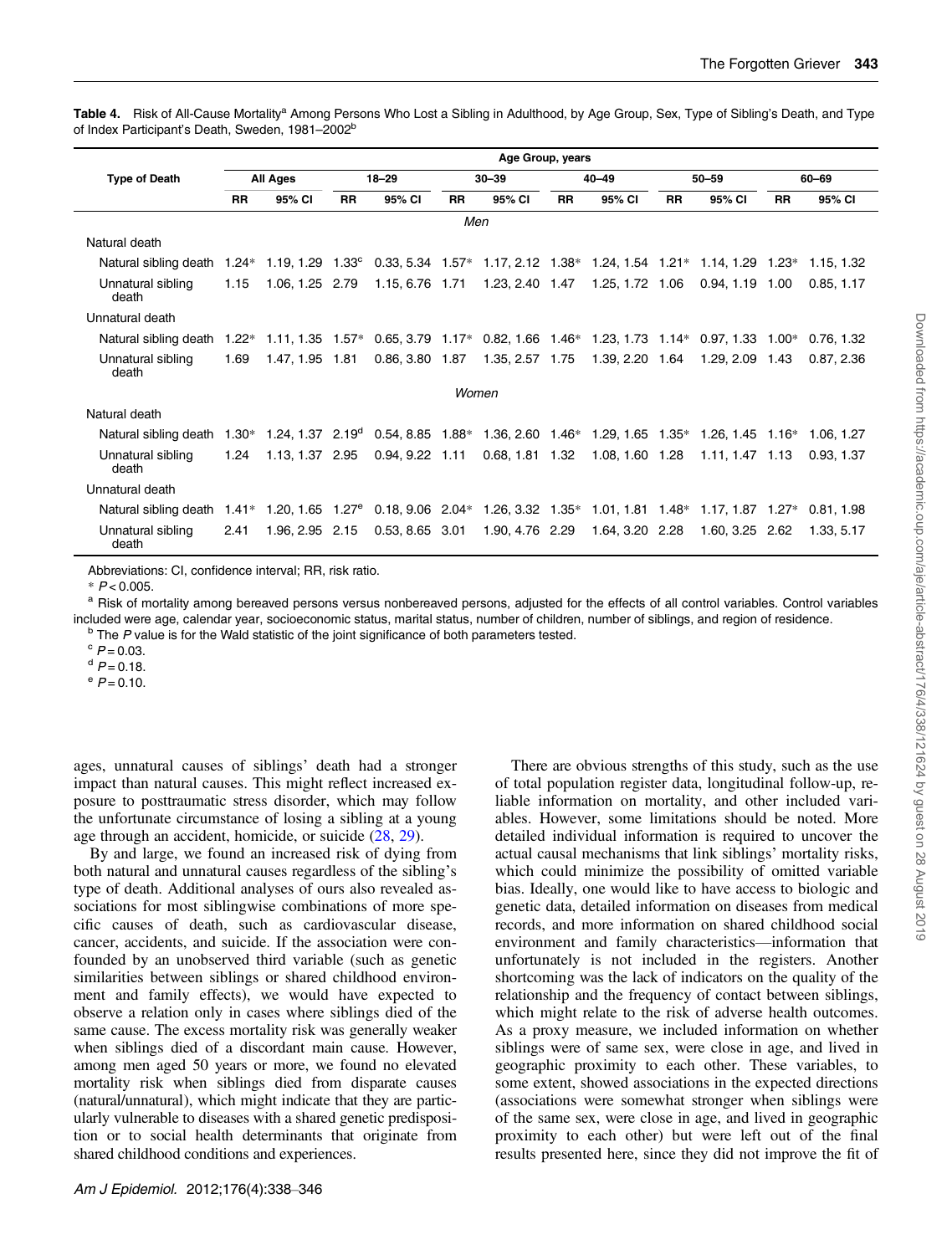<span id="page-7-0"></span>

|                                       | Table 5. Risk of All-Cause Mortality <sup>a</sup> Among Persons Who Lost a Sibling in Adulthood, According to the Main Cause of the Sibling's Death and the Main Cause of the Index Participant's |  |  |
|---------------------------------------|---------------------------------------------------------------------------------------------------------------------------------------------------------------------------------------------------|--|--|
| Death, Sweden, 1981-2002 <sup>b</sup> |                                                                                                                                                                                                   |  |  |

|                               | Main Cause of Index Participant's Death |            |           |            |                      |            |                |            |                 |            |                                |            |                   |            |
|-------------------------------|-----------------------------------------|------------|-----------|------------|----------------------|------------|----------------|------------|-----------------|------------|--------------------------------|------------|-------------------|------------|
| Main Cause of Sibling's Death | <b>CVD</b>                              |            | Cancer    |            | <b>Other Disease</b> |            | <b>Suicide</b> |            | <b>Accident</b> |            | <b>Other External</b><br>Cause |            | <b>All Causes</b> |            |
|                               | <b>RR</b>                               | 95% CI     | <b>RR</b> | 95% CI     | <b>RR</b>            | 95% CI     | <b>RR</b>      | 95% CI     | <b>RR</b>       | 95% CI     | <b>RR</b>                      | 95% CI     | <b>RR</b>         | 95% CI     |
|                               |                                         |            |           |            |                      | Men        |                |            |                 |            |                                |            |                   |            |
| <b>CVD</b>                    | $1.64*$                                 | 1.49, 1.81 | $1.00*$   | 0.88, 1.14 | $1.41*$              | 1.23, 1.63 | $1.14*$        | 0.85, 1.52 | $1.15*$         | 0.86, 1.53 | $1.46*$                        | 0.97, 2.19 | $1.36*$           | 1.28, 1.45 |
| Cancer                        | 0.91                                    | 0.82, 1.02 | 1.25      | 1.13, 1.37 | 1.15                 | 1.01, 1.30 | 1.08           | 0.85, 1.38 | 1.06            | 0.83, 1.36 | 1.03                           | 0.69, 1.53 | 1.11              | 1.05, 1.18 |
| Other disease                 | 1.20                                    | 1.06, 1.37 | 1.10      | 0.96, 1.27 | 2.08                 | 1.83, 2.36 | 1.01           | 0.73, 1.40 | 1.85            | 1.46, 2.36 | 1.85                           | 1.27, 2.67 | 1.42              | 1.32, 1.52 |
| Suicide                       | 1.03                                    | 0.84, 1.26 | 1.01      | 0.82, 1.25 | 1.50                 | 1.22, 1.85 | 2.42           | 1.85, 3.17 | 1.60            | 1.14, 2.23 | 2.15                           | 1.38, 3.35 | 1.31              | 1.18, 1.45 |
| Accident                      | 0.74                                    | 0.57, 0.96 | 1.10      | 0.88, 1.38 | 1.51                 | 1.21, 1.90 | 1.19           | 0.78, 1.81 | 1.30            | 0.87, 1.95 | 1.22                           | 0.63, 2.36 | 1.10              | 0.97, 1.24 |
| Other external cause          | 1.32                                    | 1.01, 1.73 | 1.01      | 0.73, 1.40 | 1.81                 | 1.37, 2.39 | 1.83           | 1.13, 2.94 | 1.51            | 0.89, 2.55 | 2.33                           | 1.25, 4.35 | 1.42              | 1.22, 1.64 |
| All causes                    | $1.16*$                                 | 1.09, 1.23 | $1.12*$   | 1.05, 1.19 | 1.49*                | 1.39, 1.60 | $1.29*$        | 1.13, 1.47 | $1.34*$         | 1.18, 1.53 | $1.51*$                        | 1.25, 1.84 | 1.26*             | 1.22, 1.30 |
|                               |                                         |            |           |            |                      | Women      |                |            |                 |            |                                |            |                   |            |
| <b>CVD</b>                    | $1.71*$                                 | 1.44, 2.02 | $1.16*$   | 1.03, 1.31 | $1.39*$              | 1.15, 1.68 | $1.29*$        | 0.83, 1.98 | $2.20*$         | 1.48, 3.26 | $1.36*$                        | 0.70, 2.64 | $1.36*$           | 1.25, 1.47 |
| Cancer                        | 0.99                                    | 0.83, 1.19 | 1.21      | 1.11, 1.33 | 1.35                 | 1.15, 1.58 | 1.00           | 0.67, 1.49 | 0.84            | 0.50, 1.40 | 1.40                           | 0.82, 2.40 | 1.20              | 1.11, 1.28 |
| Other disease                 | 1.34                                    | 1.08, 1.66 | 1.27      | 1.11, 1.44 | 2.24                 | 1.89, 2.64 | 1.81           | 1.23, 2.65 | 0.95            | 0.51, 1.78 | 3.33                           | 2.12, 5.22 | 1.52              | 1.39, 1.65 |
| Suicide                       | 1.30                                    | 0.95, 1.78 | 1.01      | 0.83, 1.24 | 1.48                 | 1.11, 1.97 | 3.72           | 2.63, 5.27 | 1.17            | 0.55, 2.46 | 1.75                           | 0.78, 3.92 | 1.30              | 1.15, 1.49 |
| Accident                      | 1.82                                    | 1.35, 2.44 | 1.15      | 0.93, 1.41 | 1.50                 | 1.09, 2.06 | 1.54           | 0.85, 2.78 | 2.21            | 1.22, 4.01 | 3.20                           | 1.65, 6.20 | 1.43              | 1.24, 1.64 |
| Other external cause          | 1.67                                    | 1.07, 2.59 | 0.86      | 0.61, 1.21 | 2.02                 | 1.37, 2.97 | 2.49           | 1.29, 4.80 | 2.55            | 1.14, 5.69 | 4.09                           | 1.83, 9.17 | 1.42              | 1.17, 1.73 |
| All causes                    | $1.35*$                                 | 1.22, 1.49 | $1.17*$   | 1.11, 1.25 | $1.58*$              | 1.44, 1.74 | 1.66*          | 1.38, 2.01 | 1.40*           | 1.10, 1.78 | $2.12*$                        | 1.62, 2.77 | $1.33*$           | 1.28, 1.39 |

Abbreviations: CI, confidence interval; CVD, cardiovascular disease; RR, risk ratio.

<sup>a</sup> Risk of mortality among bereaved persons versus nonbereaved persons, adjusted for the effects of all control variables. Control variables included were age, calendar year,

socioeconomic status, marital status, number of children, number of siblings, and region of residence.<br><sup>b</sup> In cases where 6 parameters were tested, the *P* value is for the Wald statistic of their joint significance.

<sup>\*</sup> P <sup>&</sup>lt; 0.005.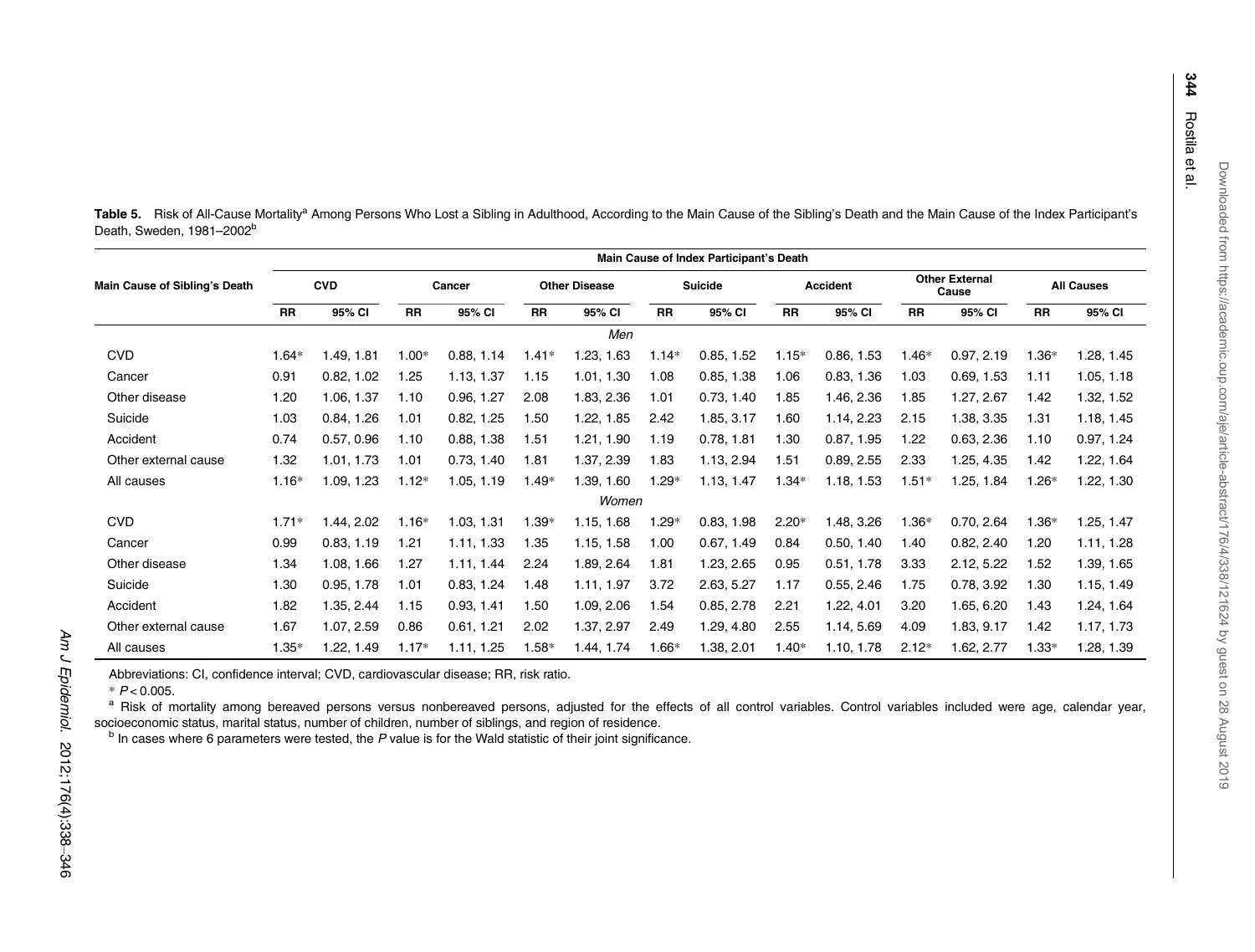<span id="page-8-0"></span>the models and had practically no impact on the estimates. We also checked that maternal mortality during follow-up was not a plausible cause of 2 siblings' deaths. We reduced heterogeneity in the study population by restricting the analyses to people born in Sweden, with parents born in Sweden. At the same time, this delimitation excluded the possibility of drawing conclusions about the immigrant population residing in Sweden. Associations between the death of a sibling and mortality among bereaved siblings may differ among foreign-born people, due for instance to cultural differences in coping behavior. Another drawback with the data used is that sibling groups could be constructed only if the mother was alive at the beginning of the observation period. Based on official vital statistics, we estimate that approximately 80% of mothers of the relevant birth cohorts were alive at that time. If sibling groups with a deceased mother (i.e., those who could not be observed in our data set) differed greatly from those analyzed here, we would have an inference problem. We do not think that this is a major impediment with regard to the association between the death of a sibling and mortality among remaining siblings, but we still aim to overcome the problem in future studies by adopting additional data linkage to include information about deceased parents as well.

Although we found associations between the loss of a sibling and mortality among bereaved siblings from discordant main causes of death, there remains a possibility of residual confounding. For example, if a person dies of liver cirrhosis and the surviving sibling dies shortly thereafter in a car accident, the siblings are coded as having died from discordant causes; yet, it could be that the siblings shared a genetic vulnerability to alcoholism and that this (rather than bereavement per se) contributed to the death of both siblings.

These results indicate that the health-care system should encompass broader collateral health effects when dealing with terminally ill patients and their families (1). Most discussion has been on bereavement after the death of a spouse or a parent, while siblings could be considered "forgotten grievers." Our findings illustrate that a sibling's death can also have adverse health consequences for adult siblings. A caring and emotional attitude displayed by health-care professionals can have positive effects on recovery from grief  $(30)$  $(30)$  and should also be of significance for bereaved siblings. It seems important that psychological support be provided not merely for parents but also for siblings during end-of-life care, as well as after the death. Considering that their loss and pain are often insufficiently acknowledged by the parents and the informal social support system  $(11, 14)$  $(11, 14)$  $(11, 14)$  $(11, 14)$  $(11, 14)$ , it is important that physicians and health-care professionals acknowledge bereaved siblings. Our findings also conform to the view that it is important for health-care workers to follow and support bereaved siblings over time and from a longer-term perspective [\(31](#page-9-0)). The assessment of medical interventions and medical care might be altered substantially if benefits and costs incorporated collateral health effects (1). However, more research is required on the specific types of efforts that are needed in order to support bereaved siblings. An especially important task for future research is also to determine the relative importance of underlying mechanisms linking sibling

deaths and mortality in bereaved siblings, such as deterioration of health behaviors and onset of acute psychophysiologic stress mechanisms. Such information could give health-care professionals guidance in how to effectively mitigate adverse health by bereavement. Testing such mechanisms would require data with much more detailed longitudinal information than was available here.

To our knowledge, this study provides the first largescale evidence for an increased mortality risk associated with the death of a sibling at adult ages. Considering the substantial adverse impact of sibling loss we have found here, more research on the health consequences and underlying mechanisms of this association is suggested.

### ACKNOWLEDGMENTS

Author affiliations: Centre for Health Equity Studies, Stockholm University/Karolinska Institutet, Stockholm, Sweden (Mikael Rostila); Department of Social Sciences, Division for Social Sciences, Åbo Akademi University, Vasa, Finland (Jan Saarela); and Department of Society, Human Development, and Health, Harvard School of Public Health, Boston, Massachusetts (Ichiro Kawachi).

This work was supported by the Swedish Council for Working Life and Social Research (grant 2009-0547) and the Swedish Research Council (grant 2008-1677).

Conflict of interest: none declared.

#### **REFERENCES**

- 1. Christakis NA. Social networks and collateral health effects. BMJ. 2004;329(7459):184–185.
- 2. Li J, Precht DH, Mortensen PB, et al. Mortality in parents after death of a child in Denmark: a nationwide follow-up study. Lancet. 2003;361(9355):363–367.
- 3. Martikainen P, Valkonen T. Mortality after the death of a spouse: rates and causes of death in a large Finnish cohort. Am J Public Health. 1996;86(8):1087–1093.
- 4. Hendrickson KC. Morbidity, mortality, parental grief: a review of the literature on the relationship between the death of a child the subsequent health of parents. Palliat Support Care. 2009;7(1):109–119.
- 5. Rostila M, Saarela JM. Time does not heal all wounds: mortality following the death of a parent. J Marriage Fam. 2011;73(1):236–249.
- 6. McEwen BS. Protective and damaging effects of stress mediators. N Engl J Med. 1998;338(3):171–179.
- 7. Eshtehardi P, Koestner SC, Adorjan P, et al. Transient apical ballooning syndrome—clinical characteristics, ballooning pattern, and long-term follow-up in a Swiss population. Int J Cardiol. 2009;135(3):370–375.
- 8. Cohen S, Kessler R, Gorden U. Strategies for measuring stress in studies of psychiatric physical disorders. In: Cohen S, Kessler R, Gorden U, eds. Measuring Stress. New York, NY: Oxford University Press; 1995:3–26.
- 9. Balk DE. Adolescents' grief reactions and self-concept perceptions following sibling death: a study of 33 teenagers. J Youth Adolesc. 1983;12(2):137–161.